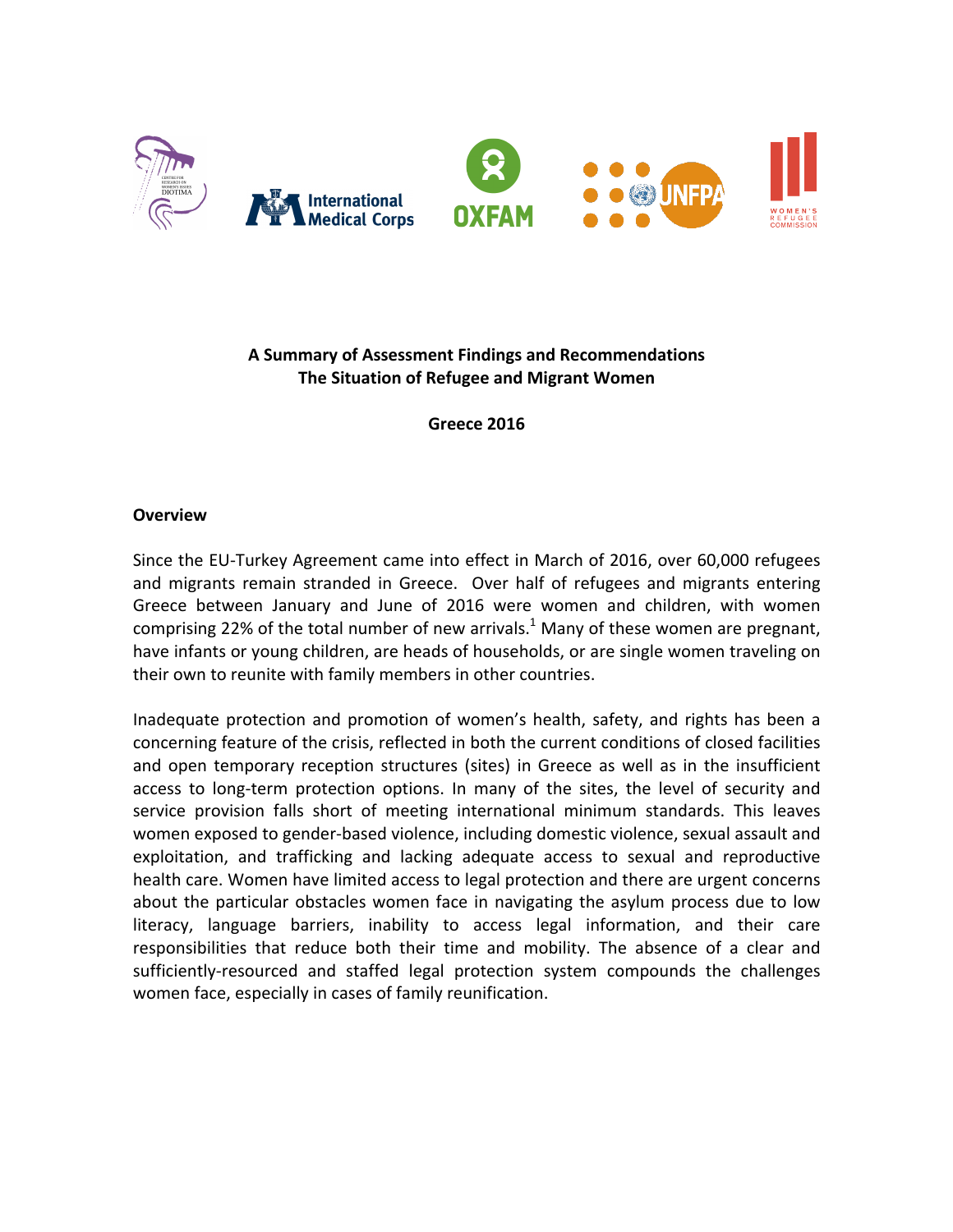This briefing paper was developed by UNFPA and Oxfam and consolidated the findings and recommendations from assessments by: the International Medical Corps (IMC) and Diotima who conducted a rapid SGBV assessment to identify protection risks and service gaps in the camps; the Women's Refugee Commission who analyzed the impact of the EU-Turkey deal on refugee women and girls in Greece; and by Oxfam who conducted a gender analysis to understand the different impacts of the situation on migrant and refugee women as well as the way which humanitarian actors address gender differences and inequalities within the response. For more detail on each assessment, see Table 1 below.

Assessment report content was analyzed thematically to identify common, priority findings and recommendations outlined below. The intention is to ensure that assessments directly inform advocacy, programming and humanitarian planning for 2017. Each assessment involved direct feedback from refugees and migrants, soliciting their time, opinions, and concerns. It is the responsibility of humanitarian actors and the Greek government to ensure that the information gathered is urgently translated into actions to promote women's health and rights in the Greece response.

### **Key Findings**

Assessment findings can be categorized into three main themes: gender-based violence, sexual reproductive health, and women's participation and empowerment.

# Gender-Based Violence (GBV)

Although data on incidents of GBV is not systematically collected, service providers and refugee and migrant community members alike report that women and girls experience various forms of GBV in the sites, including domestic violence, sexual abuse and exploitation, forced prostitution, survival sex, early marriage, and trafficking.

The design and layout of many sites fails to prevent and mitigate GBV in compliance with international guidelines<sup>2</sup>. Across research sites, women expressed concerns for their safety and security. Many sites have no police or security presence. The lack of security at the entrance to some of the sites enables anyone to enter the grounds. Poor lighting, facilities, and overcrowding were of particular concern in the warehouse and factory sites north of Thessaloniki. Women, particularly female-headed households and unaccompanied women, reported that they do not walk around at night or go to the toilets because of fear for their personal safety. In addition, there is no consideration of vulnerability in accommodation placement in some sites, and separate accommodation for single women or female-headed households is not provided.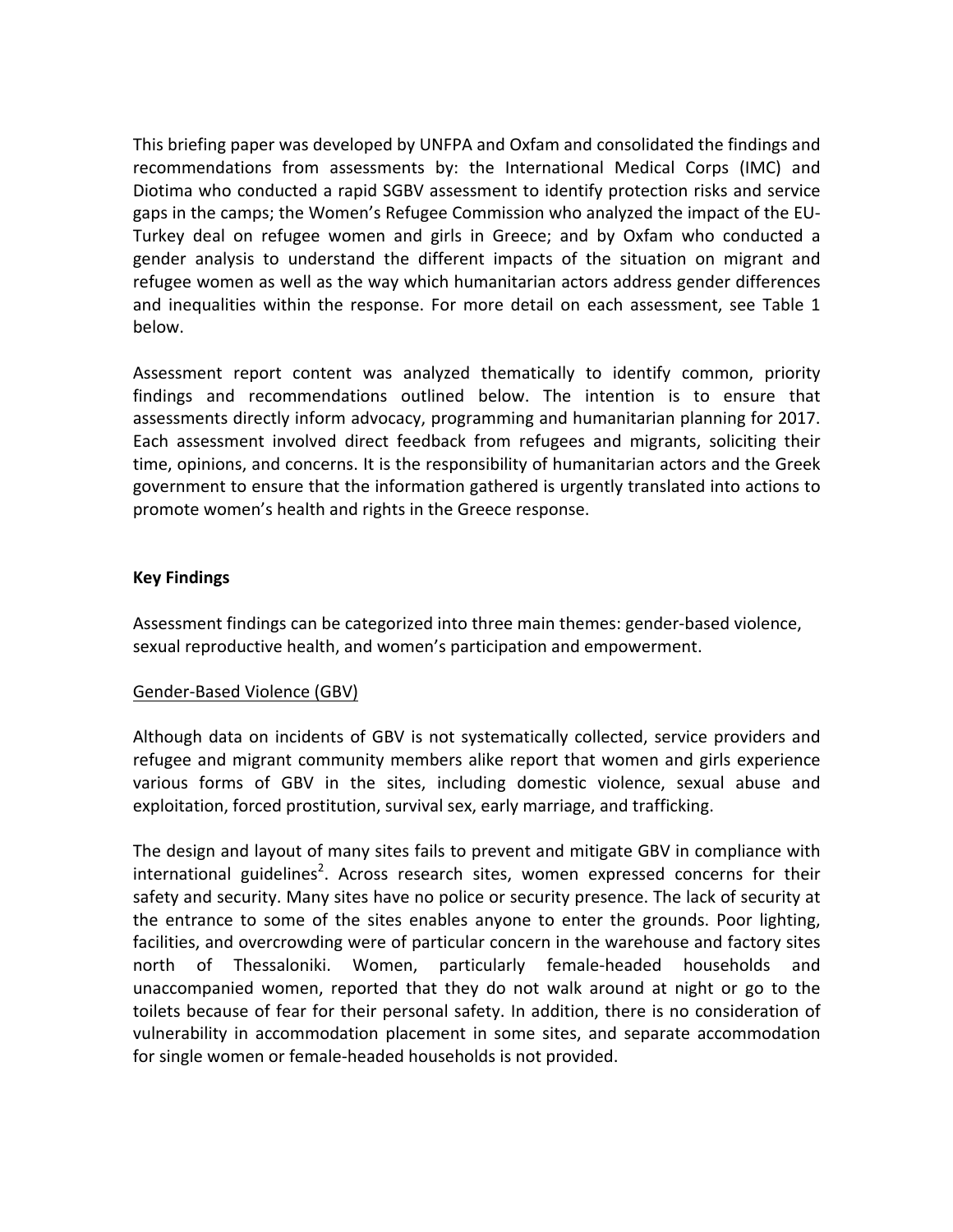Women reported that toilet and shower areas are not safe for women and girls. In many assessment sites, showers and toilets for men and women were not in separate locations and men use all facilities. Further, many showers do not have functional locks or changing areas that afford adequate privacy. Toilets and showers are often located far from accommodate areas and are dark, increasing safety risks at night. Women requested better lighting around toilet and shower areas, improved lighting in the sites overall, and flashlights. 

In terms of response, there are few organizations present with GBV capacity and GBV services in the sites are limited; the majority of sites have no case management services for survivors of GBV. Most sites lack a functional referral pathway for connecting survivors to services, and a mechanism for responding to emergency cases after hours. Further, there is no clear system for referrals to safe shelter for survivors seeking immediate protection from harm. State GBV shelters are often full and most do not admit survivors to facilities on evenings or weekends when the majority of incidents occur.

Regarding access to medical care, public hospitals do not have facility-level protocols for the clinical management of sexual violence, lack staff trained in the clinical management of rape, and often do not have post-exposure prophylaxis (PEP) available. Mental health and psychosocial support services in the sites are insufficient.

Further, barriers to accessing public health and shelter services include a lack of female interpreters, documentation requirements that vary by facility, and the fact that many sites are located in remote areas, with limited services within reach. Lack of trust in service providers, limited community awareness of available services, and the fear of stigmatization by community members also actively deter GBV survivors from seeking help.

### Sexual and Reproductive Health

Sexual and reproductive health services are not available in most sites, and there is an urgent need to ensure access to the minimum initial services package (MISP) for reproductive health. $3$  Minimum reproductive services must include the prevention of sexual violence and assistance for survivors, measures to reduce the transmission of HIV, and the prevention of excess maternal and newborn morbidity and mortality. It also requires a plan to integrate comprehensive reproductive health into primary health care that is accessible to refugees and migrants in the sites. Assessments highlighted the lack of available antenatal care for pregnant women as well as postnatal care for women following deliveries in public hospitals. Women often return to sites shortly after C-section procedures without adequate accommodation and support. The food provided in the camps is considered to be insufficient in nutritional value for pregnant and lactating women. Infant formula is not regularly distributed or available.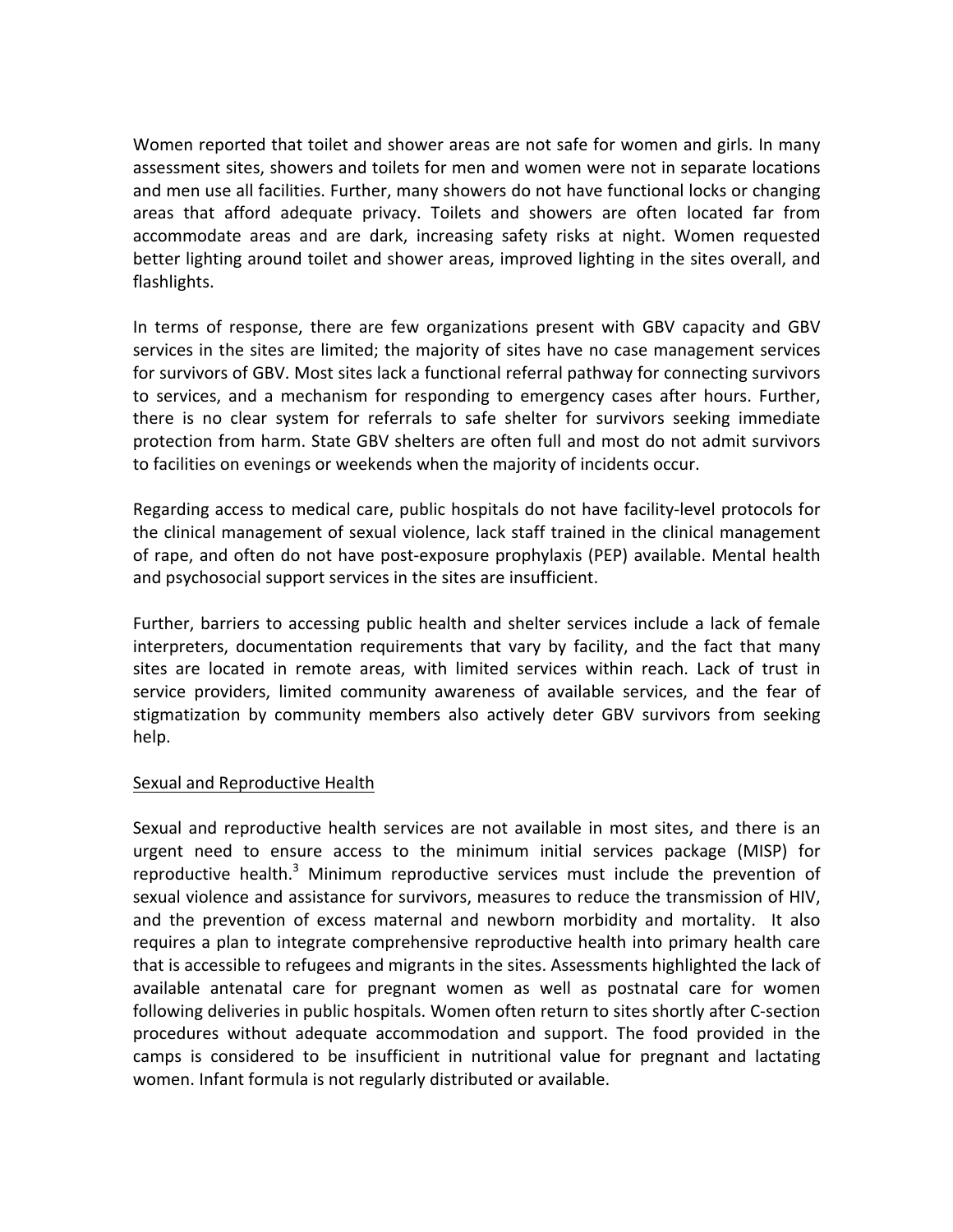Women expressed dissatisfaction with the quality of health services in the sites, with some sites providing limited or no access to a female doctor or female nurse  $-$  rendering access impossible for some. Further, public health services outside of sites are often under-resourced and understaffed. Vaginal infections were noted as a primary health concern for women, in part due to challenges in maintaining hygiene under current living conditions. In some sites women reported needing additional personal hygiene items, including menstrual hygiene products and underwear.

Assessments highlighted the unmet need for family planning. Contraceptives are not available in all sites despite a high demand. Where contraceptives are available, women are often not aware that they can access them. Information regularly provided to site residents about available services does not include sexual and reproductive health services. Further, there is a significant demand for long-acting contraceptives, but these options are not available.

### Women's Participation and Empowerment

Women have limited time and mobility to participate in community consultations and to influence decision-makers, which results in insufficient recognition of their particular and differentiated needs, interests, and aspirations in the humanitarian response. The absence of childcare and lack of access to activities and schooling for young children were highlighted as key barriers to women's participation in activities, information sessions, and community meetings. In addition, women bear a heavy burden of household responsibilities, washing clothes by hand and cleaning without sufficient supplies. Femaleheaded households face particular challenges in caring for their children and household responsibilities on their own, without the support of their husbands and communities.<sup>4</sup>

These care responsibilities inhibit both women's participation in community consultation processes and their ability to receive information. When women are unable to participate in the limited information sessions that are offered, they are left without access to information about their legal options and available services. They also have less access to information shared by word of mouth given their limited presence in public spaces.

In addition, language and literacy barriers impose additional challenges on women's ability to collectively organize, discuss their issues and concerns, and advocate to influence the decisions of site authorities and other duty-bearers. In cases where duty-bearers are able to reach women as part of their consultations and monitoring, an absence of female interpreters is often an obstacle to women's meaningful participation and their access to information about services and legal options.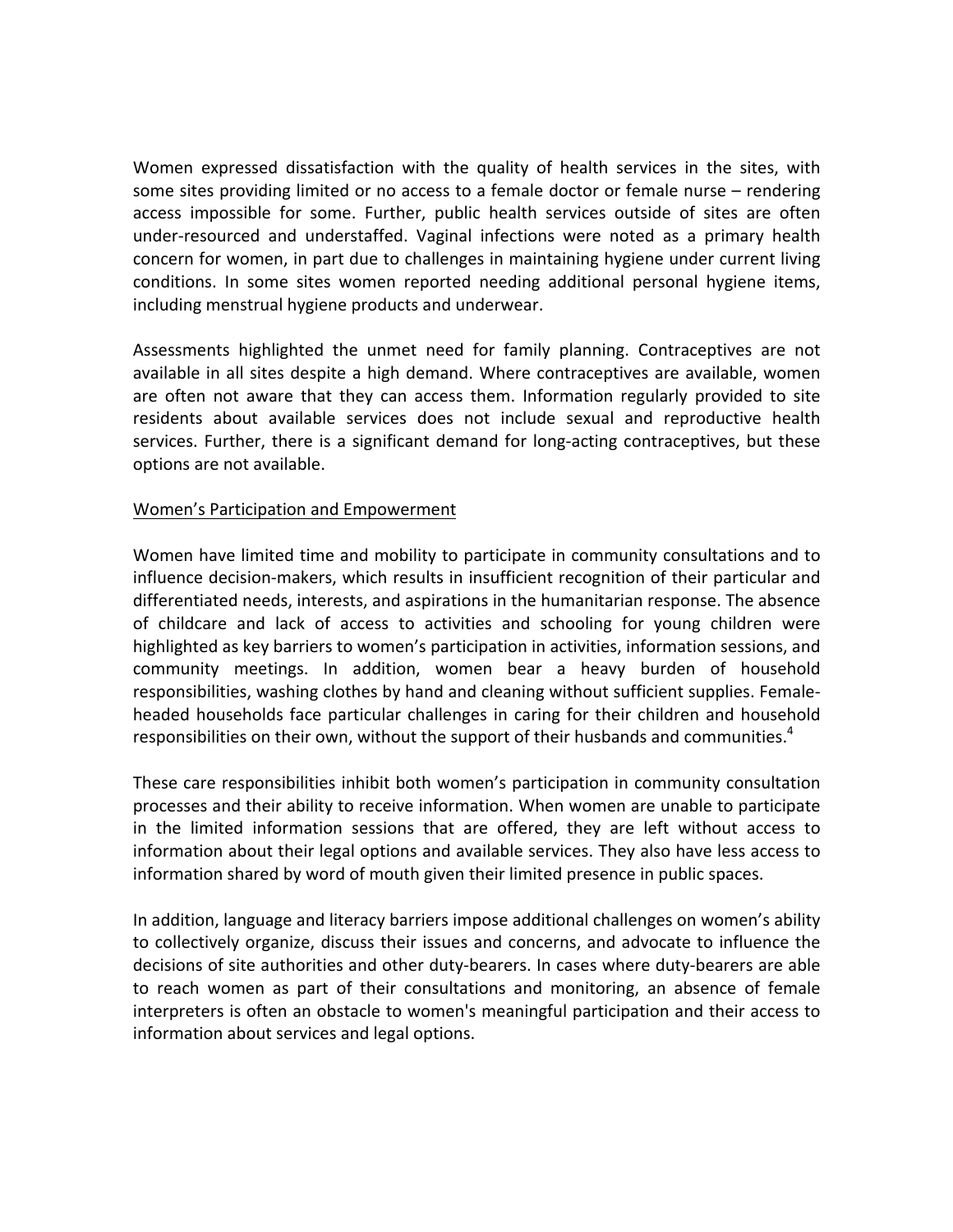The dominant narrative of women as vulnerable has further excluded women from public life and decision-making as duty bearers consistently fail to recognize and harness women's skills, resilience and capacities. This narrative of women as vulnerable, compounded by their childcare responsibilities, might prove particularly problematic should EU Member States look to prioritize people who are able to contribute to their workforce as part of the EU Relocation Scheme selection process.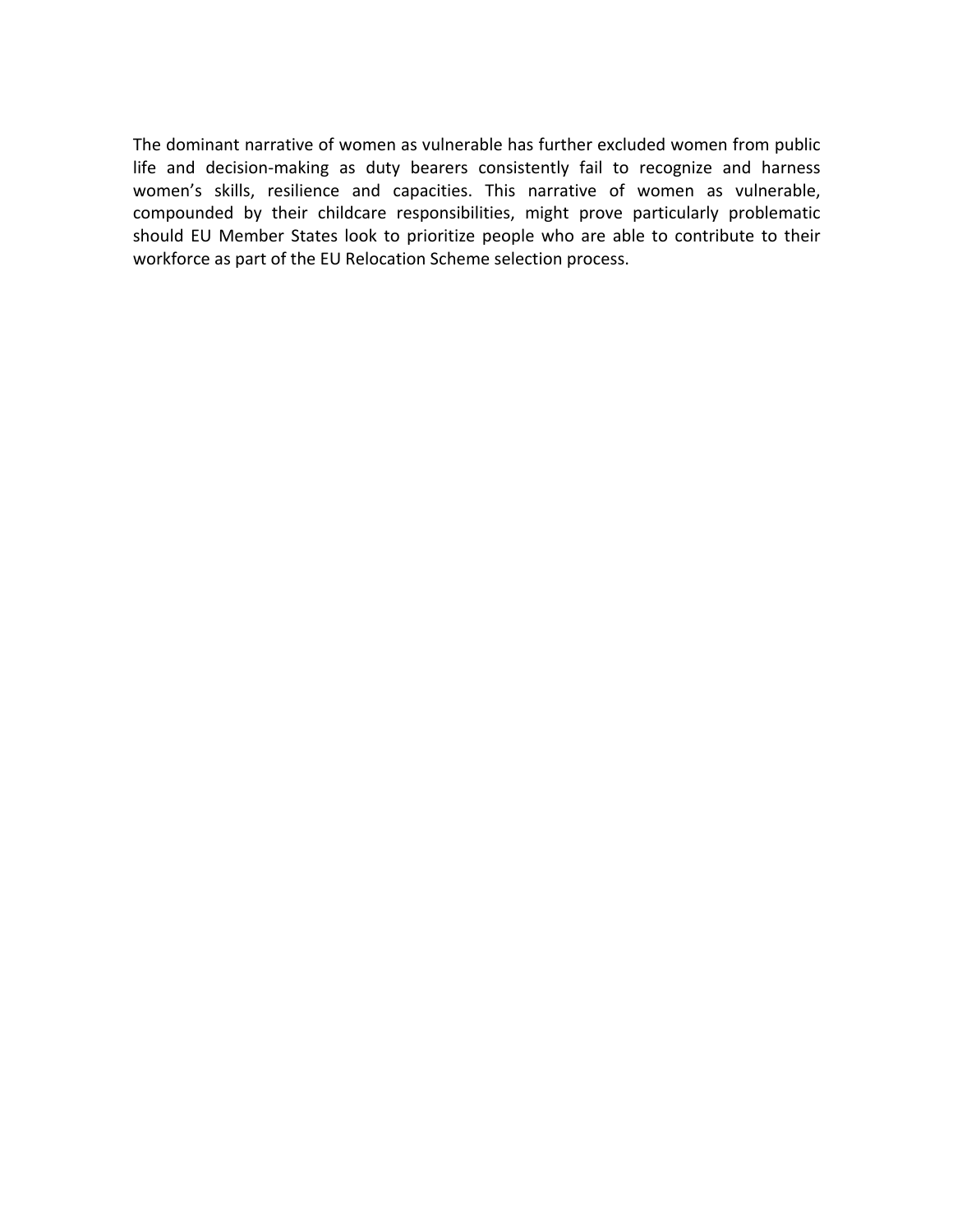### **Key Recommendations**

- **1) Improve gender-based violence prevention and response as a life-saving intervention.**
- $\triangleright$  Identify and implement sector-specific action plans to mainstream GBV into site planning, site coordination and management, in line with the IASC Guidelines for Integrating Gender-based Violence Interventions in Humanitarian Action.
- $\triangleright$  Increase financial and human resources to ensure GBV case management services are available in all sites, and that refugees and migrants have access to adequate health, legal, psychosocial, and safe shelter services either on site or by referral.
- $\triangleright$  Ensure access to clinical management of rape services for all field sites by supporting health providers with requisite medicines, commodities, and training to deliver survivor-centered care.
- $\triangleright$  Increase the presence of gender-balanced security forces who have been trained and sensitized on GBV issues to increase safety within the sites. Monitor security threats.
- $\triangleright$  Strengthen the capacity of the health and social welfare systems to meet the needs of refugee and migrant survivors of GBV, including ensuring that female interpreters are available for refugee and migrant survivors of GBV accessing public health, shelter, and counseling services.

# 2) Increase access to sexual and reproductive health services.

- $\triangleright$  Increase financial and human resources necessary to ensure the delivery of sexual and reproductive health services in all sites. Strengthen the capacity of the public health system to address the sexual and reproductive health needs of refugees and migrants, including ensuring that female gynecologists and doctors are available to provide services both on site and in public hospitals.
- $\triangleright$  Improve coordination to increase coverage of sexual and reproductive health services across sites to ensure that refugees and migrants can access the services they need.
- $\triangleright$  Ensure female cultural mediators and interpreters are available to provide accompaniment and interpretation for refugees and migrants seeking health services both within and off sites.
- $\triangleright$  Provide a range of options of contraception to meet demand. Make free condoms available in all sites, in areas where they can be accessed privately.
- $\triangleright$  Provide specialized food allocations for pregnant and lactating women to ensure they receive adequate nutrition. Make infant formula available for routine distribution in the sites.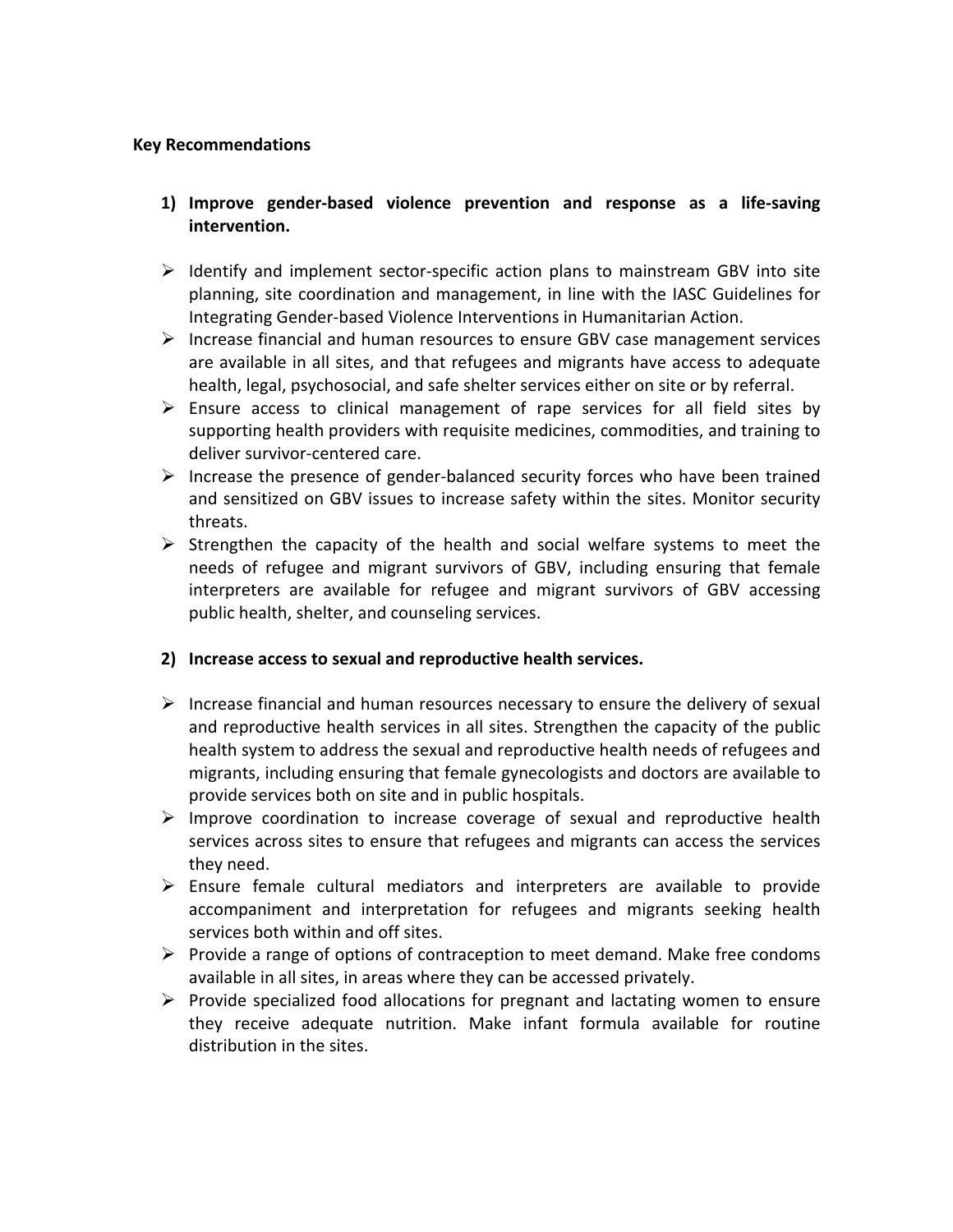### **3)** Promote women's participation and empowerment.

- $\triangleright$  Ensure close monitoring of cash programmes to ensure women have equal access to, and control over, cash to increase women's voice and decision making. Adapt the programme accordingly.
- $\triangleright$  Expand women's empowerment activities to enable women to gain the skills and capacity necessary to access the workforce, and increase their confidence to participate in site and community-level decision-making. Provide childcare and organized activities for children during implementation of programs and activities to enable full and meaningful participation by women with care responsibilities.
- $\triangleright$  Establish more women's safe spaces and centers to foster social support and cohesion among women.
- $\triangleright$  Support the establishment and functioning of community structures, such as councils or committees, to identify community concerns, engage in advocacy, and implement community led initiatives. Ensure women's participation in community committees and / or women-only committees. Ensure that women's and men's committees have equal capacity to influence.
- $\triangleright$  Expedite family reunification cases and ensure that legal processes, including asylum and other legal options, are timely, gender-sensitive and respect family ties. Ensure that information about legal options and processes is in an appropriate and accessible language and format.